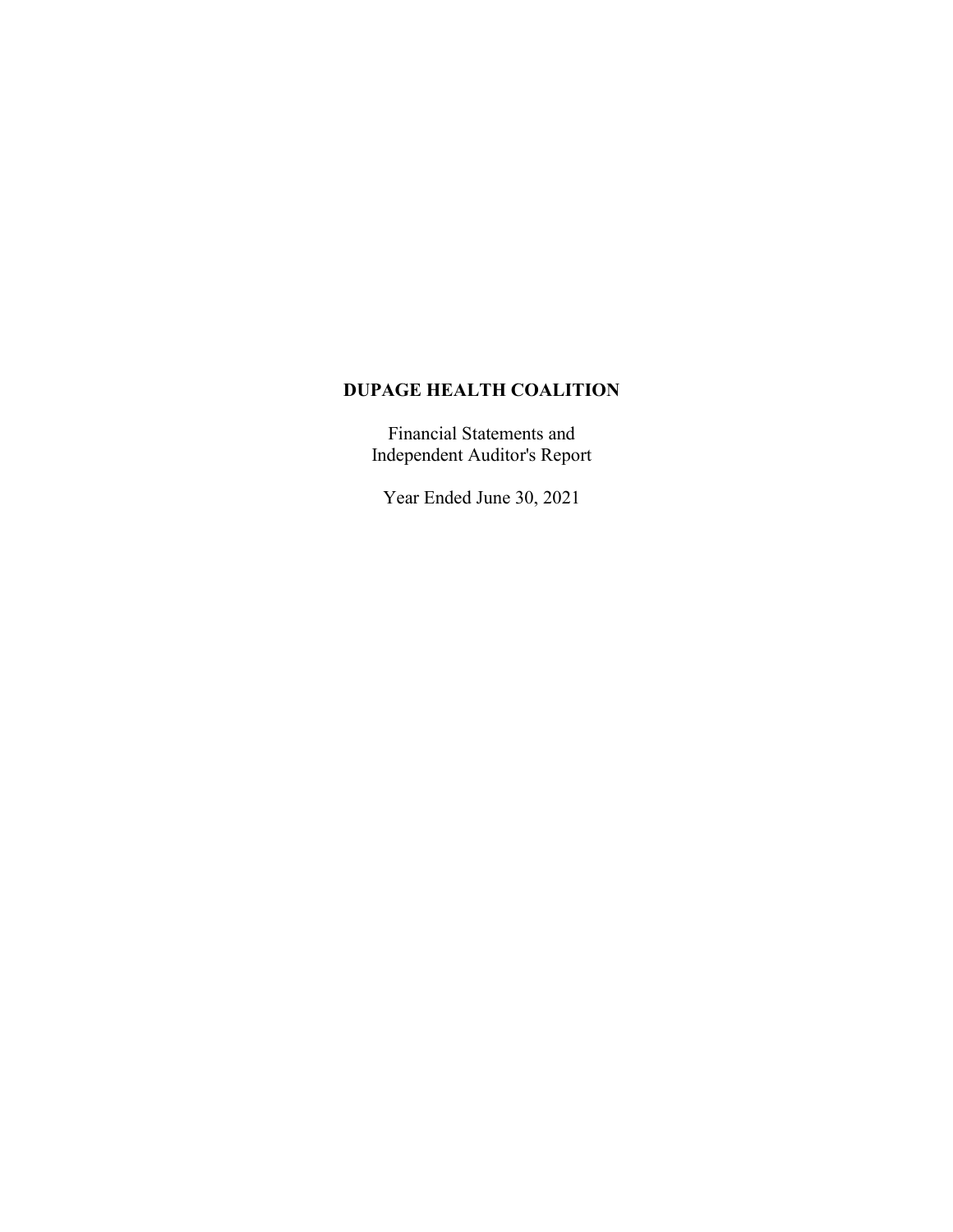# **CONTENTS**

# June 30, 2021

|                      | Pages(s) |
|----------------------|----------|
|                      | $3-4$    |
| FINANCIAL STATEMENTS |          |
|                      |          |
|                      | 6        |
|                      |          |
|                      | 8        |
|                      | $9 - 16$ |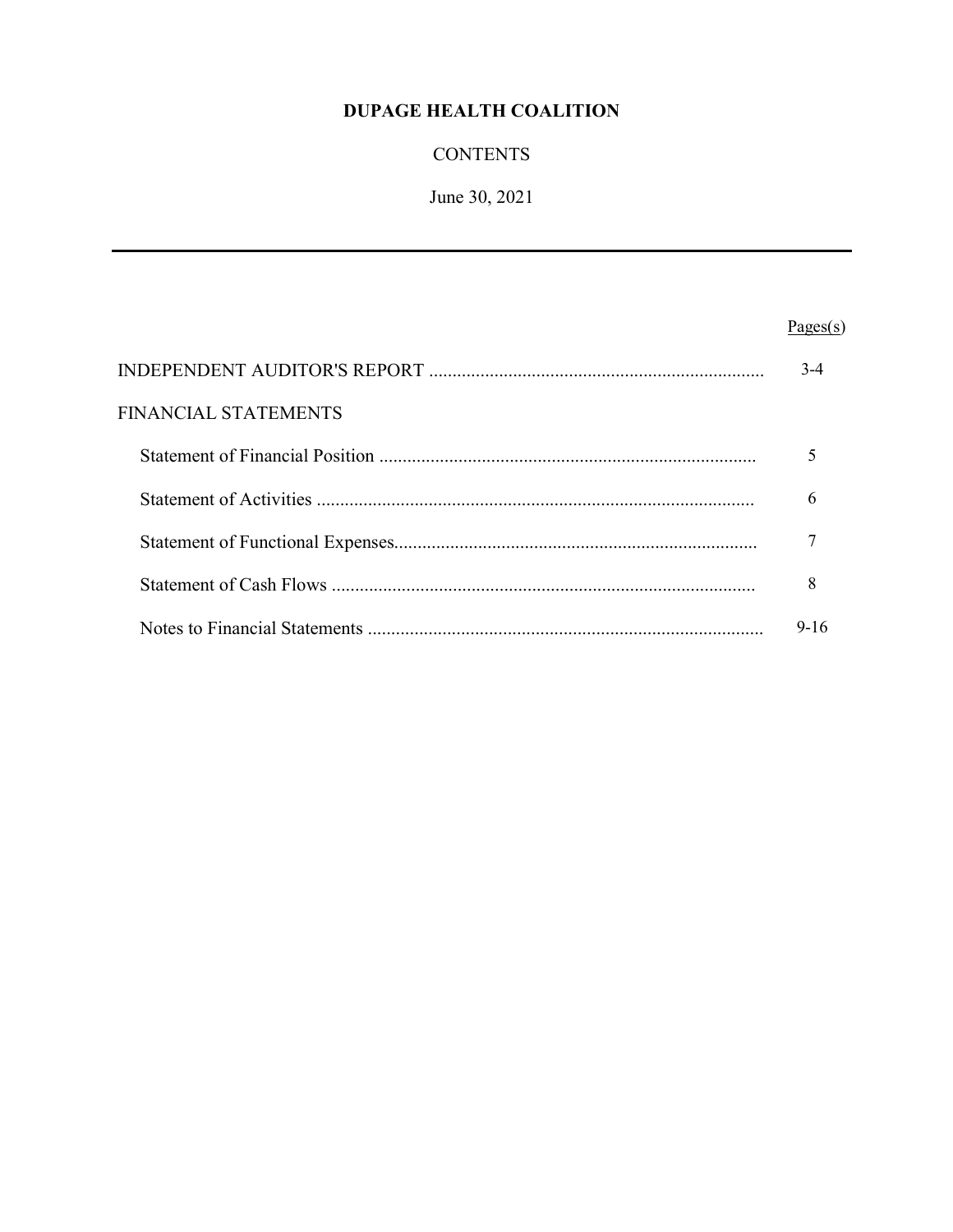

# INDEPENDENT AUDITOR'S REPORT

Board of Directors DuPage Health Coalition Carol Stream, Illinois

We have audited the accompanying financial statements of DuPage Health Coalition, as of and for the year ended June 30, 2021, and the related statements of activities, functional expenses, and cash flows for the year then ended, and the related notes to the financial statements.

# Management's Responsibility for the Financial Statements

Management is responsible for the preparation and fair presentation of these financial statements in accordance with accounting principles generally accepted in the United States of America; this includes the design, implementation, and maintenance of internal control relevant to the preparation and fair presentation of financial statements that are free from material misstatement, whether due to fraud or error.

## Auditor's Responsibility

Our responsibility is to express an opinion on these financial statements based on our audit. We conducted our audit in accordance with auditing standards generally accepted in the United States of America. Those standards require that we plan and perform the audit to obtain reasonable assurance about whether the financial statements are free from material misstatement.

An audit involves performing procedures to obtain audit evidence about the amounts and disclosures in the financial statements. The procedures selected depend on the auditor's judgment, including the assessment of the risks of material misstatement of the financial statements, whether due to fraud or error. In making those risk assessments, the auditor considers internal control relevant to the entity's preparation and fair presentation of the financial statements in order to design audit procedures that are appropriate in the circumstances, but not for the purpose of expressing an opinion on the effectiveness of the entity's internal control. Accordingly, we express no such opinion. An audit also includes evaluating the appropriateness of accounting policies used and the reasonableness of significant accounting estimates made by management, as well as evaluating the overall presentation of the financial statements.

We believe that the audit evidence we have obtained is sufficient and appropriate to provide a basis for our audit opinion.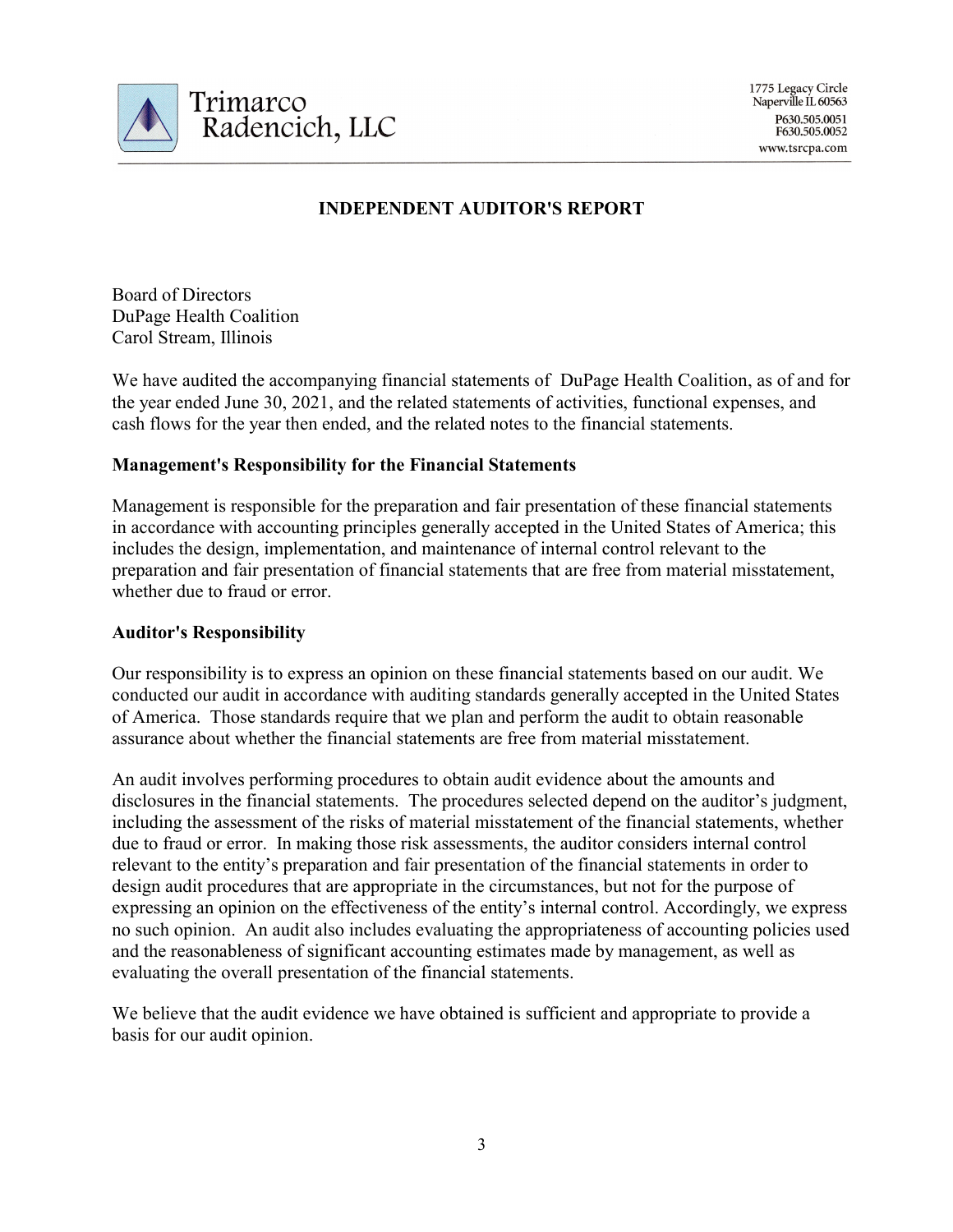# Opinion

In our opinion, the financial statements referred to above present fairly, in all material respects, the financial position of DuPage Health Coalition as of June 30, 2021, and the changes in its net assets and its cash flows for the years then ended in accordance with accounting principles generally accepted in the United States of America.

# Report on Summarized Comparative Information

We have previously audited DuPage Health Coalition's 2020 financial statements, and we expressed an unmodified opinion on those audited financial statements in our report dated November 2, 2020. In our opinion, the summarized comparative information presented herein as of and for the year ended June 30, 2020, is consistent, in all material respects, with the audited financial statements from which it has been derived.

Trimero Radenand LLC

Naperville, Illinois October 22, 2021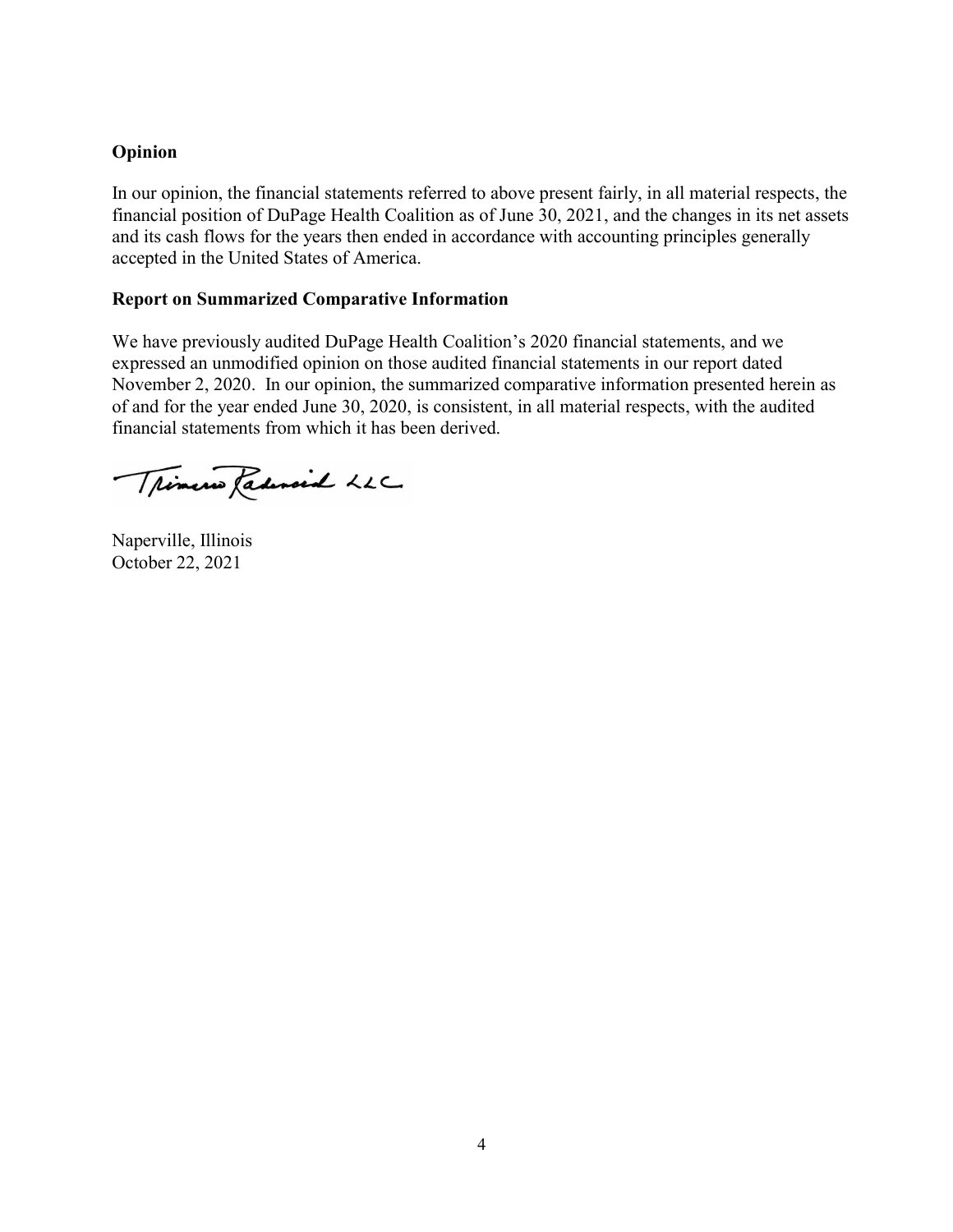# STATEMENT OF FINANCIAL POSITION

#### June 30, 2021 (With Summarized Financial Information for June 30, 2020)

|                                   | 2021                        | 2020                   |
|-----------------------------------|-----------------------------|------------------------|
| <b>ASSETS</b>                     |                             |                        |
| <b>CURRENT ASSETS</b>             |                             |                        |
| Cash                              | $\mathbb{S}$<br>1,635,475   | \$<br>2,551,056        |
| Grants receivable                 | 232,462                     | 317,112                |
| Prepaid expenses and other        | 58,435                      | 57,024                 |
| Total current assets              | 1,926,372                   | 2,925,192              |
| <b>INVESTMENTS</b>                | 1,022,684                   |                        |
| PROPERTY AND EQUIPMENT, NET       | 199,525                     | 220,402                |
| <b>TOTAL ASSETS</b>               | 3,148,581<br>\$             | 3,145,594<br>\$        |
| <b>LIABILITIES AND NET ASSETS</b> |                             |                        |
| <b>CURRENT LIABILITIES</b>        |                             |                        |
| Accounts payable                  | $\mathbb{S}$<br>18,440      | $\mathbb{S}$<br>76,565 |
| Accrued payroll and withholdings  | 21,551                      | 21,440                 |
| Accrued paid time off             | 58,771                      | 36,153                 |
| Paycheck Protection Program Loan  |                             | 106,332                |
| Total current liabilities         | 98,762                      | 240,490                |
| <b>NET ASSETS</b>                 |                             |                        |
| Without donor restrictions        | 3,012,319                   | 2,841,846              |
| With donor restrictions           | 37,500                      | 63,258                 |
| Total net assets                  | 3,049,819                   | 2,905,104              |
| TOTAL LIABILITIES AND NET ASSETS  | 3,148,581<br>$\overline{2}$ | \$<br>3,145,594        |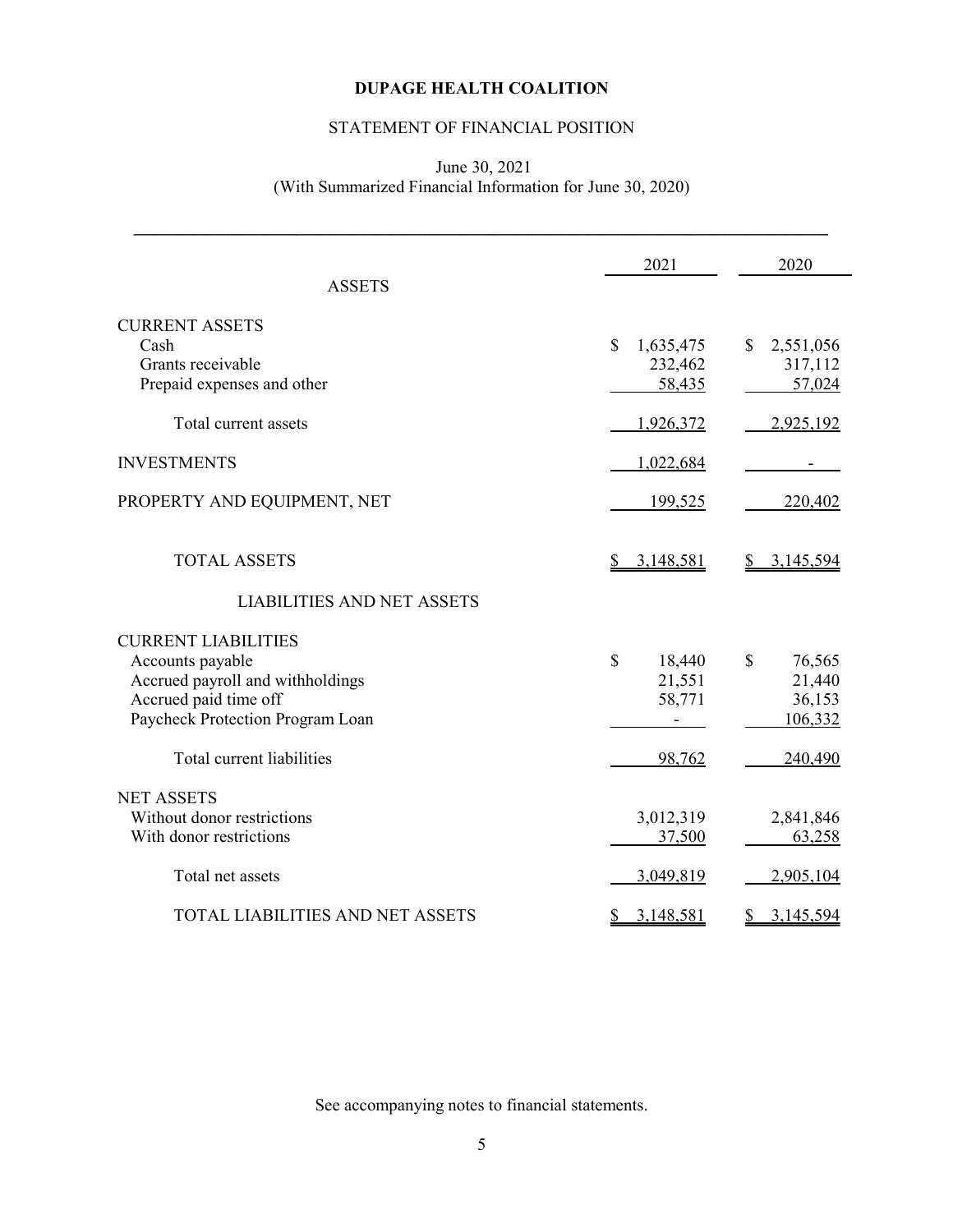# STATEMENT OF ACTIVITIES

#### Year Ended June 30, 2021 (with comparative totals for 2020)  $\mathcal{L}_\text{max}$  and  $\mathcal{L}_\text{max}$  and  $\mathcal{L}_\text{max}$  and  $\mathcal{L}_\text{max}$  and  $\mathcal{L}_\text{max}$  and  $\mathcal{L}_\text{max}$

|                                                 | Without      | With                |             |                          |
|-------------------------------------------------|--------------|---------------------|-------------|--------------------------|
|                                                 | Donor        | Donor               | Total       |                          |
|                                                 | Restrictions | <b>Restrictions</b> | 2021        | 2020                     |
| GRANTS, CONTRIBUTIONS AND REVENUE               |              |                     |             |                          |
| Government                                      | 442,568      | <sup>\$</sup>       | 442,568     | 208,839<br><sup>\$</sup> |
| Hospitals                                       | 2,025,213    |                     | 2,025,213   | 2,202,542                |
| Foundations and other                           | 132,370      | 37,500              | 169,870     | 326,112                  |
| Program service fees                            | 117,985      |                     | 117,985     | 86,607                   |
| Forgiveness of Paycheck Protection Program Loan | 106,332      |                     | 106,332     |                          |
| Net assets released from restrictions           | 63,258       | (63,258)            |             |                          |
| Total grants, contributions and revenue         | 2,887,726    | (25,758)            | 2,861,968   | 2,824,100                |
| <b>FUNCTIONAL EXPENSES</b>                      |              |                     |             |                          |
| Program services                                | 2,586,476    |                     | 2,586,476   | 2,270,653                |
| Administration                                  | 62,042       |                     | 62,042      | 45,349                   |
| Fundraising                                     | 91,476       |                     | 91,476      | 72,155                   |
| Total functional expenses                       | 2,739,994    |                     | 2,739,994   | 2,388,157                |
| Change in net assets from operating activities  | 147,732      | (25,758)            | 121,974     | 435,943                  |
| NONOPERATING INCOME                             |              |                     |             |                          |
| Investment return                               | 22,684       |                     | 22,684      |                          |
| Interest income                                 | 57           |                     | 57          | 91                       |
| Total nonoperating income                       | 22,741       |                     | 22,741      | 91                       |
| <b>CHANGE IN NET ASSETS</b>                     | 170,473      | (25,758)            | 144,715     | 436,034                  |
| NET ASSETS, BEGINNING OF YEAR                   | 2,841,846    | 63,258              | 2,905,104   | 2,469,070                |
| NET ASSETS, END OF YEAR                         | \$3,012,319  | 37,500              | \$3,049,819 | \$2,905,104              |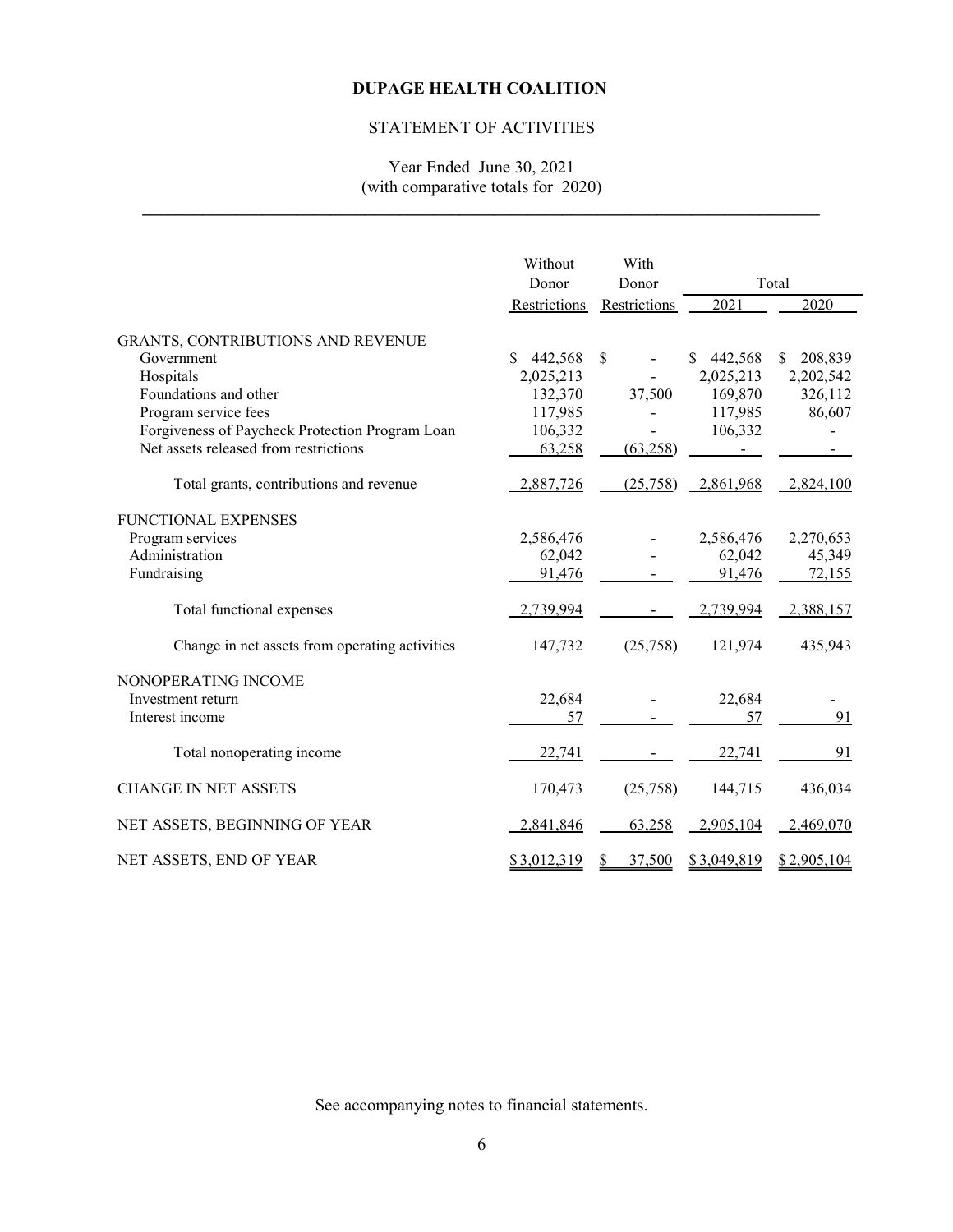# STATEMENT OF FUNCTIONAL EXPENSES

|                                        |                  |                          | Program Services |               |                |                          |                          |               |
|----------------------------------------|------------------|--------------------------|------------------|---------------|----------------|--------------------------|--------------------------|---------------|
|                                        | Access<br>DuPage | Silver                   | Dispensary       | Total         | Administration |                          | Total<br>2021            | Total<br>2020 |
| <b>PERSONNEL</b>                       |                  | Access                   | of Hope          |               |                | Fundraising              |                          |               |
| Salaries                               | 642,261<br>\$    | 50,327<br>-S             | $\mathbb{S}$     | 692,588<br>\$ | -S<br>31,481   | \$<br>62,962             | 787,031<br><sup>\$</sup> | 670,705<br>-S |
| Employee benefits                      | 77,062           | 1,999                    |                  | 79,061        | 3,594          | 7,187                    | 89,842                   | 77,661        |
| Payroll taxes                          | 71,087           | 3,734                    |                  | 74,821        | 3,401          | 6,802                    | 85,024                   | 81,815        |
|                                        |                  |                          |                  |               |                |                          |                          |               |
| Total personnel                        | 790,410          | 56,060                   |                  | 846,470       | 38,476         | 76,951                   | 961,897                  | 830,181       |
| <b>OTHER</b>                           |                  |                          |                  |               |                |                          |                          |               |
| Health care services and subsidies     | 376,464          | 606,099                  |                  | 982,563       |                |                          | 982,563                  | 862,672       |
| Pharmacy services                      | 493,590          |                          | 16,561           | 510,151       |                |                          | 510,151                  | 405,486       |
| Other patient-related expenses         | 52,300           |                          |                  | 52,300        |                |                          | 52,300                   | 46,948        |
| Postage and delivery                   | 11,738           | 807                      |                  | 12,545        | 400            | 400                      | 13,345                   | 9,431         |
| Occupancy                              | 15,628           | 1,901                    |                  | 17,529        | 1,195          | 1,195                    | 19,919                   | 25,917        |
| Telecommunications                     | 10,210           |                          |                  | 10,210        | 549            | 220                      | 10,979                   | 7,160         |
| Printing and reproduction              | 5,992            | 178                      |                  | 6,170         | 139            | 624                      | 6,933                    | 8,945         |
| Liability insurance                    | 18,238           |                          |                  | 18,238        | 960            |                          | 19,198                   | 19,369        |
| Equipment rental                       | 8,976            |                          |                  | 8,976         | 612            | 612                      | 10,200                   | 10,816        |
| Supplies                               | 2,828            | 211                      |                  | 3,039         | 207            | 207                      | 3,453                    | 7,251         |
| Marketing, education, and training     | 16,935           | 276                      |                  | 17,211        | 1,780          | 791                      | 19,782                   | 5,180         |
| Repairs and maintenance                | 5,488            | $\overline{\phantom{a}}$ |                  | 5,488         | 289            |                          | 5,777                    | 14,861        |
| <b>Utilities</b>                       | 4,627            |                          |                  | 4,627         | 146            | 97                       | 4,870                    | 6,972         |
| Travel and meals                       | 796              | 691                      |                  | 1,487         | 46             |                          | 1,533                    | 4,208         |
| Software and computer supplies         | 8,401            |                          |                  | 8,401         | 573            | 573                      | 9,547                    | 9,568         |
| Dues, subscriptions, and permits       | 1,489            |                          |                  | 1,489         | 166            |                          | 1,655                    | 989           |
| Consulting                             | 42,823           |                          |                  | 42,823        | 8,327          | 8,327                    | 59,477                   | 71,482        |
| Accounting and other professional fees | 20,217           |                          |                  | 20,217        | 2,958          | 1,479                    | 24,654                   | 18,408        |
| Miscellaneous                          | 884              |                          |                  | 884           |                |                          | 884                      | 2,697         |
| Depreciation                           | 15,658           |                          |                  | 15,658        | 5,219          | $\overline{\phantom{a}}$ | 20,877                   | 19,616        |

Year Ended June 30, 2021 (with comparative totals for 2020)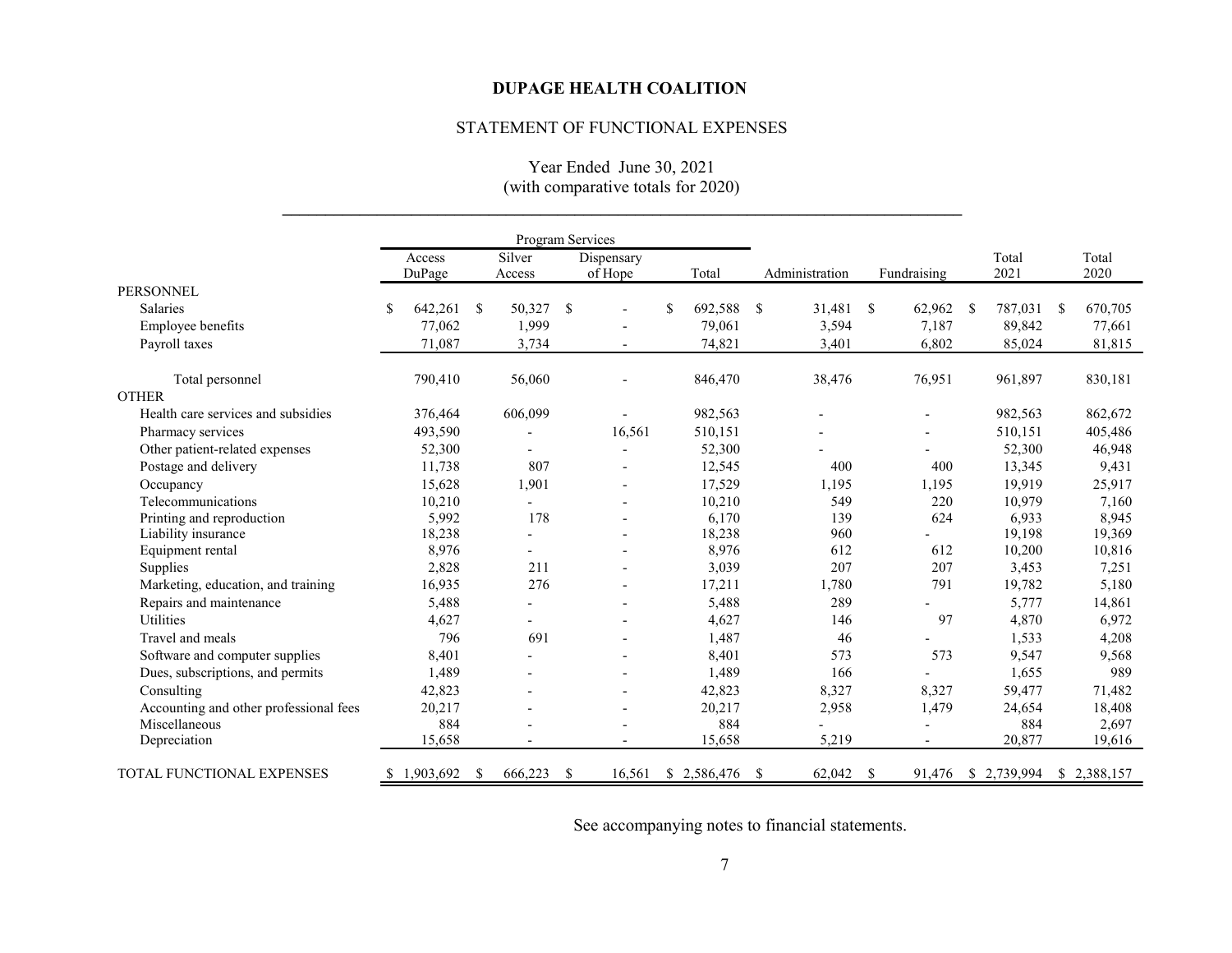# STATEMENT OF CASH FLOWS

## Year Ended June 30, 2021 (with comparative totals for 2020)

 $\mathcal{L}_\text{max}$  and  $\mathcal{L}_\text{max}$  and  $\mathcal{L}_\text{max}$  and  $\mathcal{L}_\text{max}$  and  $\mathcal{L}_\text{max}$  and  $\mathcal{L}_\text{max}$ 

|                                                  | 2021            | 2020            |
|--------------------------------------------------|-----------------|-----------------|
| CASH FLOWS FROM OPERATING ACTIVITIES             |                 |                 |
| Change in net assets                             | 144,715         | 436,034<br>S    |
| Adjustments to reconcile change in net assets to |                 |                 |
| net cash from operating activities               |                 |                 |
| Depreciation                                     | 20,877          | 19,616          |
| Forgiveness of Paycheck Protection Program Loan  | (106, 332)      |                 |
| (Increase) decrease in<br>Grants receivable      |                 |                 |
|                                                  | 84,650          | (236,713)       |
| Prepaid expenses and other                       | (1,411)         | 58,385          |
| Increase (decrease) in                           |                 |                 |
| Accounts payable                                 | (58, 125)       | 2,099           |
| Accrued expenses and withholdings                | 22,729          | 18,855          |
|                                                  |                 |                 |
| Total adjustments                                | (37,612)        | (137,758)       |
| Net cash from operating activities               | 107,103         | 298,276         |
|                                                  |                 |                 |
| CASH FLOWS FROM INVESTING ACTIVITIES             |                 |                 |
| Purchases of investments                         | (1,022,684)     |                 |
|                                                  |                 |                 |
| CASH FLOWS FROM FINANCING ACTIVITIES             |                 |                 |
| Proceeds from Payroll Protection Program Loan    |                 | 106,332         |
| Net cash from financing actvities                |                 | 106,332         |
|                                                  |                 |                 |
| NET INCREASE (DECREASE) IN CASH                  | (915,581)       | 404,608         |
| CASH, BEGINNING OF YEAR                          | 2,551,056       | 2,146,448       |
|                                                  |                 |                 |
| CASH, END OF YEAR                                | 1,635,475<br>\$ | 2,551,056<br>\$ |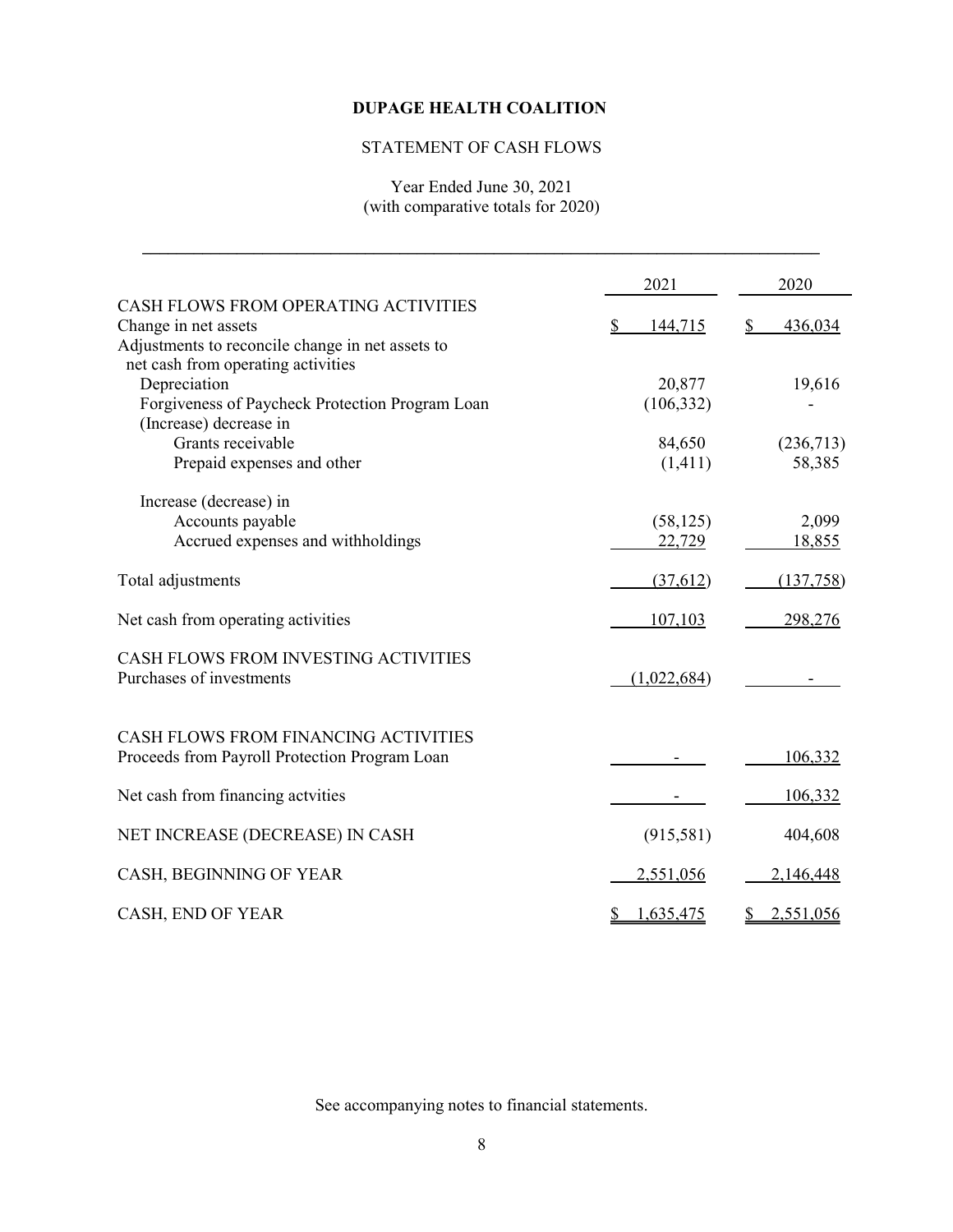# NOTES TO THE FINANCIAL STATEMENTS

June 30, 2021 and 2020

 $\_$  , and the set of the set of the set of the set of the set of the set of the set of the set of the set of the set of the set of the set of the set of the set of the set of the set of the set of the set of the set of th

# 1. NATURE OF ACTIVITIES

DuPage Health Coalition (the "Organization") is a nonprofit organization incorporated in the State of Illinois under the Illinois Not for Profit Act of 1986. The Organization's mission is to develop and sustain in DuPage County (Illinois) a system for effectively and efficiently managing the health of low-income populations across the continuum of care. The DuPage Health Coalition accomplishes its goals through a variety of community strategic planning efforts, also operating a number of consumer-focused direct service programs.

Three key programs operated by the DuPage Health Coalition are Access DuPage, Silver Access, and Dispensary of Hope.

The Access DuPage program coordinates near comprehensive health access for low income and medically uninsured residents of DuPage County via a network of volunteer health providers and additional supportive services.

Silver Access provides low income Affordable Care Act Marketplace eligible families with premium payment assistance to reduce financial barriers to insurability.

DuPage Dispensary of Hope provides donated medications to low income and uninsured DuPage County residents.

During fiscal year 2021, in addition to the Organization's core programming, a number of special programs were offered. These programs include: The Hope X Waiver Program for Medication Assisted Treatment for Opioid Use Disorder, the Community Mask Project, the DuPage Health Coalition Flu Vaccine Initiative, and COVID-19 Pandemic Health Navigation, including COVID-19 Community Vaccination.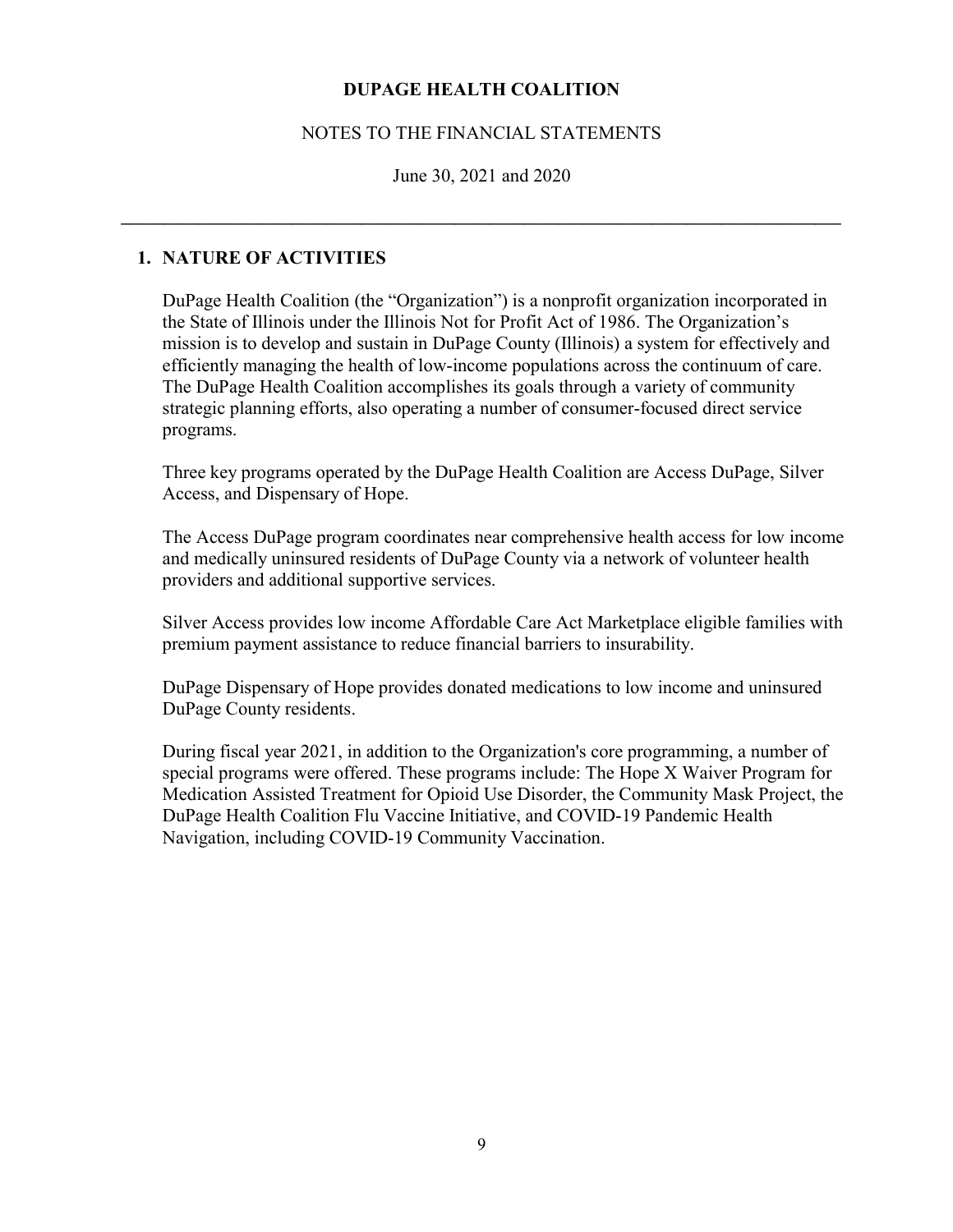# NOTES TO THE FINANCIAL STATEMENTS

June 30, 2021 and 2020

 $\_$  , and the set of the set of the set of the set of the set of the set of the set of the set of the set of the set of the set of the set of the set of the set of the set of the set of the set of the set of the set of th

# 2. SUMMARY OF SIGNIFICANT ACCOUNTING POLICIES

## Basis of Presentation

The financial statements of DuPage Health Coalition have been prepared on the accrual basis of accounting in accordance with accounting principles generally accepted in the United States (US GAAP) which require the Organization to report information regarding its financial position and activities according to the following net asset classifications:

Net assets without donor restrictions. Net assets that are not subject to donor-imposed restrictions and may be expended for any purpose in performing the primary objectives of DuPage Health Coalition, whose board may designate assets without restrictions for specific operational purposes from time to time.

Net assets with donor restrictions. Net assets that are subject to stipulations imposed by donors, and grantors. Some donor restrictions are temporary in nature; those restrictions will be met by actions of DuPage Health Coalition or by the passage of time. Other donor restrictions may be perpetual in nature, whereby the donor has stipulated the funds be maintained in perpetuity.

## Cash

Cash consists of a demand deposit account and savings accounts which exceed federally insured limits. However, management does not believe DuPage Health Coalition is exposed to any significant risk of loss on such accounts.

## Property and Equipment

Property and equipment are stated cost if purchased, or at estimated fair value at the date of gift if donated, less accumulated depreciation. Depreciation is computed using the straightline method over the estimated useful lives of the assets ranging from 5 years for furniture and equipment to 20 years for the executive office facility.

#### Investments

Investments are recorded at cost when purchased, or if donated, at fair value on the date of donation. Thereafter, investments are reported at fair value in the statement of financial position. Net investment return is reported in the statement of activities and consists of interest and divident income, realized and unrealized gains and losses, less direct investment expenses.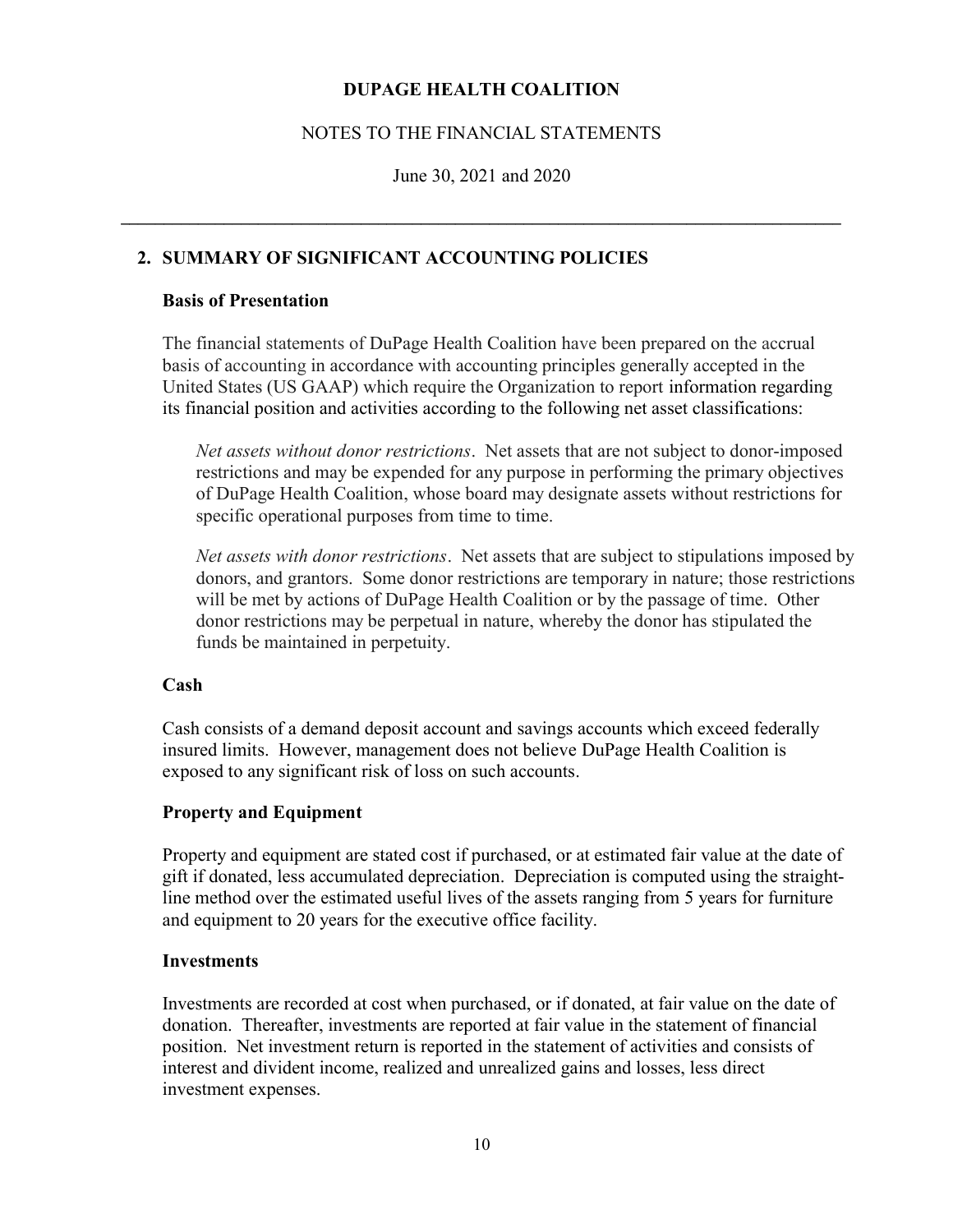# NOTES TO THE FINANCIAL STATEMENTS

June 30, 2021 and 2020

 $\_$  , and the set of the set of the set of the set of the set of the set of the set of the set of the set of the set of the set of the set of the set of the set of the set of the set of the set of the set of the set of th

# 2. SUMMARY OF SIGNIFICANT ACCOUNTING POLICIES (Continued)

#### Revenue and Revenue Recognition

Program service fees are recognized when earned. Contributions and grants are recognized when cash, other assets, or an unconditional promise to give is received.

DuPage Health Coalition reports contributions restricted by the donors as increases in net assets without donor restrictions if the restrictions expire (that is, when a stipulated time restriction ends, or purpose restriction is accomplished) in the reporting period in which the revenue is recognized. All other donor-restricted contributions are reported as increases in net assets with donor restrictions, depending on the nature of the restrictions. When a restriction expires, net assets with donor restrictions are reclassified to net assets without restrictions and reported in the statements of activities as net assets released from restrictions.

#### Income Taxes

DuPage Health Coalition is exempt from federal and state income taxes under the provisions of Section  $501(c)(3)$  of the Internal Revenue Code and applicable state regulations.

Management has evaluated DuPage Health Coalition's tax positions and concluded that the Organization has taken no uncertain tax positions that require adjustment to or disclosure in the financial statements to comply with the provisions of the accounting guidance for income taxes. Tax years that remain open for examination generally include the fiscal year ended June 30, 2021 and the three preceding fiscal years.

#### Functional Allocation of Expenses

The costs of providing program and supporting services have been summarized on a functional basis in the Statement of Activities and Changes in Net Assets. Accordingly, costs have been allocated among the programs and supporting services using a direct functional method, when applicable, and on the basis of time and effort as estimated by management.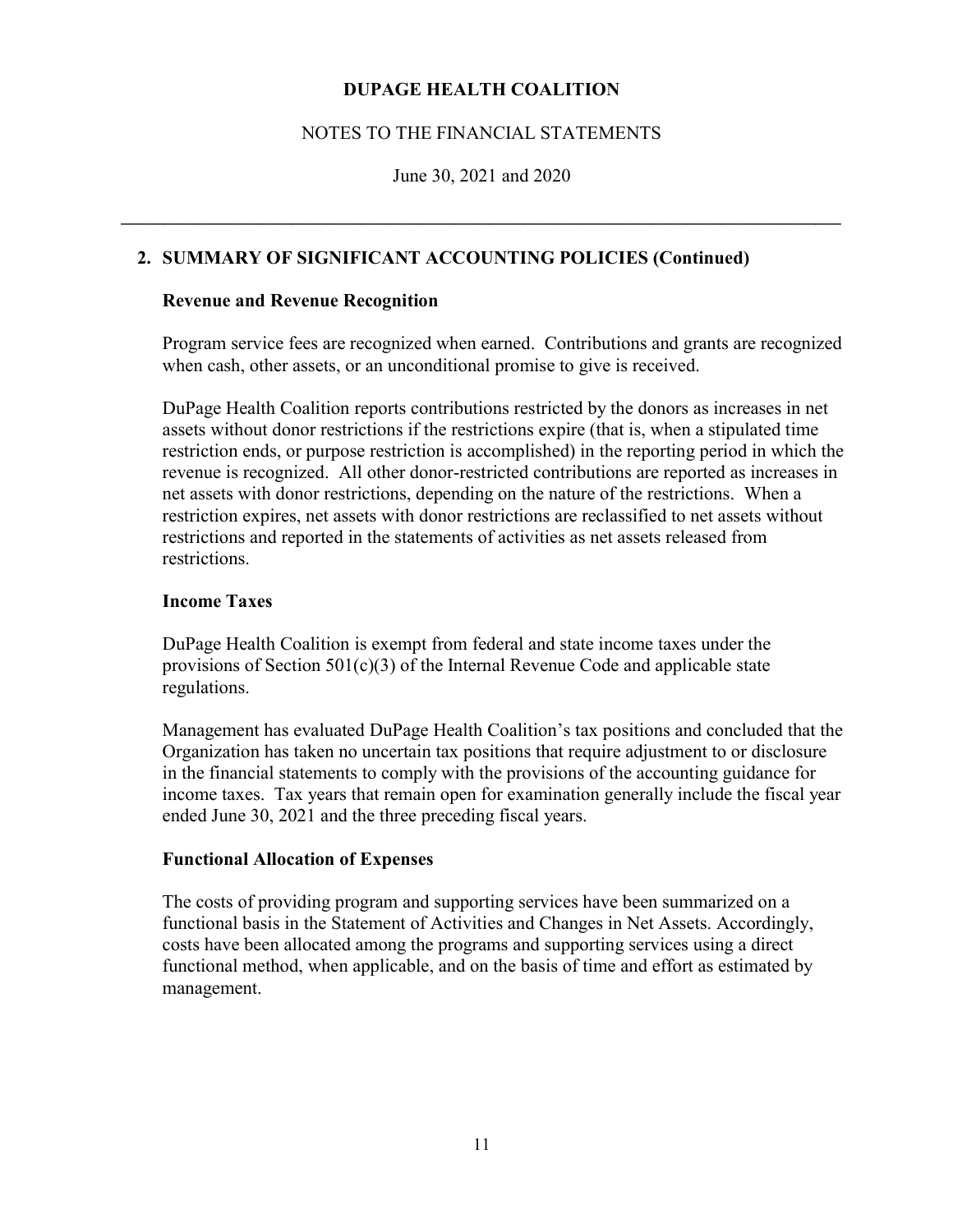# NOTES TO THE FINANCIAL STATEMENTS

June 30, 2021 and 2020

 $\_$  , and the set of the set of the set of the set of the set of the set of the set of the set of the set of the set of the set of the set of the set of the set of the set of the set of the set of the set of the set of th

# 2. SUMMARY OF SIGNIFICANT ACCOUNTING POLICIES (Continued)

#### Prior Year Information

The financial statements include certain prior year summarized comparative information in total but not by net asset class. Such information does not include sufficient detail to constitute a presentation in conformity with accounting principles generally accepted in the United States of America. Accordingly, such information should be read in conjunction with the Organization's financial statements for the year ended June 30, 2020, from which the summarized information was derived.

#### Use of Estimates

The preparation of financial statements in conformity with generally accepted accounting principles in the United States of America requires management to make estimates and assumptions that affect the reported amounts of assets and liabilities and disclosure of contingent assets and liabilities at the date of the financial statements and the reported amounts of revenues and expenses during the reporting period. Accordingly, actual results could differ from those estimates.

## 3. PROPERTY AND EQUIPMENT

Property and equipment as of June 30, 2021 and 2020 consists of:

|                                                                        |   | 2021                  |   | 2020                  |
|------------------------------------------------------------------------|---|-----------------------|---|-----------------------|
| Executive office facility and improvements<br>Accumulated depreciation | S | 394,457<br>15,020     | S | 394,457<br>15,020     |
| Less accumulated depreciation                                          |   | 409,477<br>(209, 952) |   | 409,477<br>(189, 075) |
| Property and equipment, net                                            |   | 199,525               |   | 220,402               |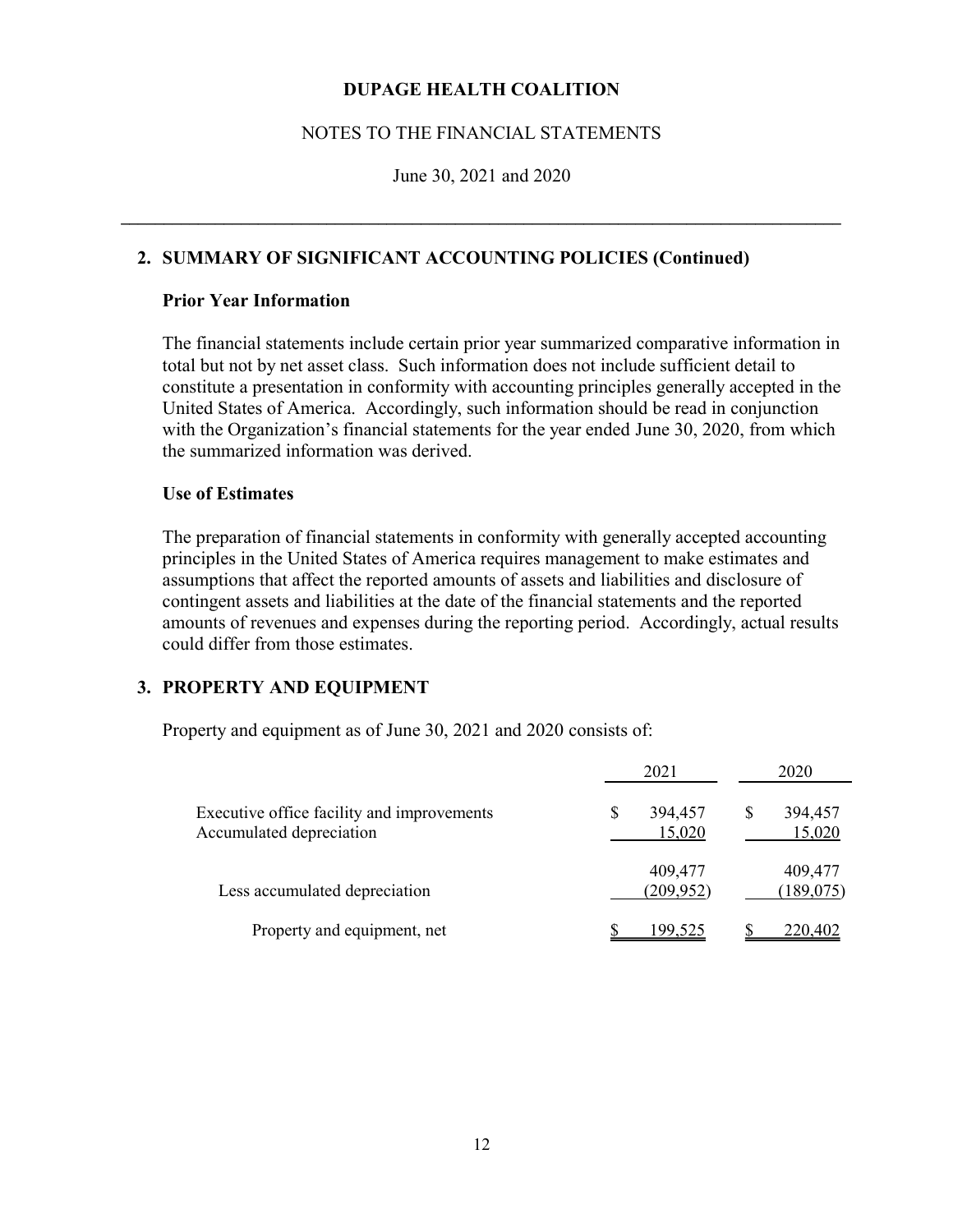#### NOTES TO THE FINANCIAL STATEMENTS

June 30, 2021 and 2020

 $\_$  , and the set of the set of the set of the set of the set of the set of the set of the set of the set of the set of the set of the set of the set of the set of the set of the set of the set of the set of the set of th

#### 4. INVESTMENTS

Investments are reported at fair value in the financial statements. Fair value is the price that would be received to sell an asset in an orderly transaction in the principal, or most advantageous, market at the measurement date under current market conditions regardless of whether that price is directly observable or estimated using another valuation technique. Inputs used to determine fair value refer broadly to the assumptions that market participants would use in pricing the asset, including assumptions about risk. Inputs may be observable or unobservable. Observable inputs are inputs that reflect the assumptions market participants would use in pricing the asset based on market data obtained from sources independent of the reporting entity. Unobservable inputs are inputs that reflect the reporting entity's own assumptions about the assumptions market participants would use in pricing the asset based on the best information available. A three-tier hierarchy categorizes the inputs as follows:

Level  $1$  – Quoted prices (unadjusted) in active markets for identical assets that can accessed at the measurement date.

Level 2 – Inputs other than quoted prices included within Level 1 that are observable for the asset, either directly or indirectly. These include quoted prices for similar assets in active markets, quoted prices for identical or similar assets in markets that are not active, inputs other than quoted prices that are observable for the asset, and marketcorroborated inputs.

Level 3 – Unobservable inputs for the asset. Inputs are developed using the best information available in the circumstances.

In some cases, the inputs used to measure the fair value of an asset might be categorized within different levels of the fair value hierarchy. In those cases, the fair value measurement is categorized in its entirety in the same level of the fair value hierarchy as the lowest level input that is significant to the entire measurement. Assessing the significance of a particular input to entire measurement requires judgment, taking into account factors specific to the asset. The categorization of an asset within the hierarchy is based upon the pricing transparency of the asset and does not necessarily correspond to any assessment of the quality, risk, or liquidity profile of the asset.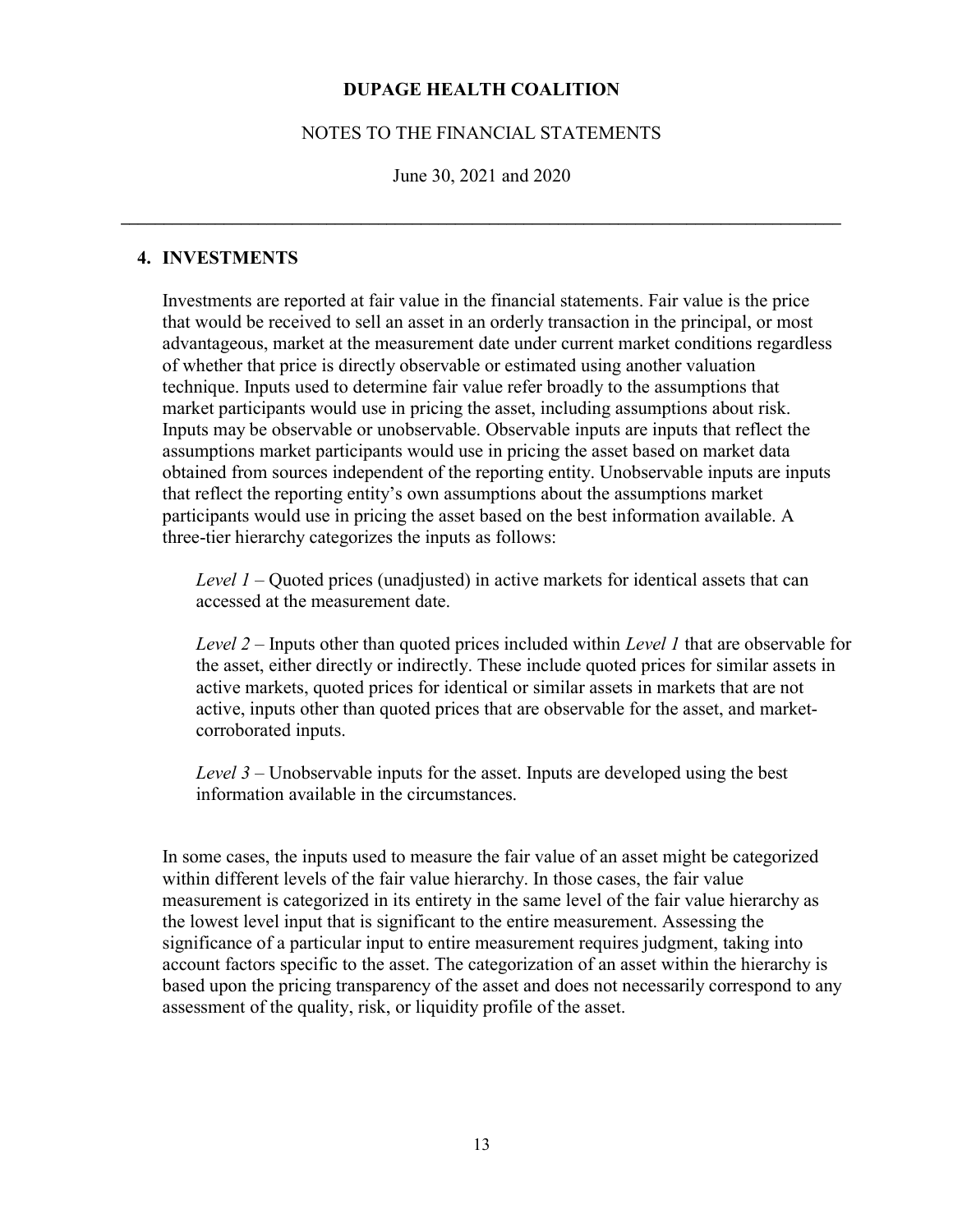# NOTES TO THE FINANCIAL STATEMENTS

June 30, 2021 and 2020

 $\_$  , and the set of the set of the set of the set of the set of the set of the set of the set of the set of the set of the set of the set of the set of the set of the set of the set of the set of the set of the set of th

# 4. INVESTMENTS (Continued)

A significant portion of the Organization's investments assets are classified within Level 1 because they comprise open-end mutual funds with readily determinable fair values based on daily redemption values and readily marketable equity securities (common stock). The Organization has no Level 2 or Level 3 investments.

Investments as of June 30, 2021 consist of:

| Insured deposit accounts (at cost) | 500,026   |
|------------------------------------|-----------|
| Common stock (Level 1)             | 222,436   |
| Mutual funds (Level 1)             | 300,222   |
|                                    | 1.022.684 |

# 5. LINE OF CREDIT

DuPage Health Coalition maintains a \$150,000 line of credit with a local bank, collateralized by the Organization's executive office facility. There were no amounts outstanding on the line of credit during the year ended June 30, 2021 or 2020. If utilized, interest is payable monthly at the prime rate plus .17 percent; there is no stated expiration date.

## 6. PAYCHECK PROTECTION PROGRAM

During April 2020, DuPage Health Coalition applied for and was approved for a loan in the amount of \$106,332 under the Paycheck Protection Program (PPP) created as part of the relief efforts to COVID-19 and administered by the Small Business Administration. The loan accrued interest at 1%, but payments are not required to begin for six months after the funding of the loan. The Organization is eligible for loan forgiveness of up to 100% of the loan, including accrued interest, upon meeting certain requirements. The loan was uncollateralized and fully guaranteed by the Federal government.

During the fiscal year ended June 30, 2021, the PPP loan was forgiven and revenue was recognized for the full amount of the loan.

## 7. NET ASSETS WITH DONOR RESTRICTIONS

Certain contributions have been restricted by donors to the subsequent fiscal year and are time restricted as of June 30, 2021. Certain time restrictions were met during the year then ended and the net assets released from restrictions.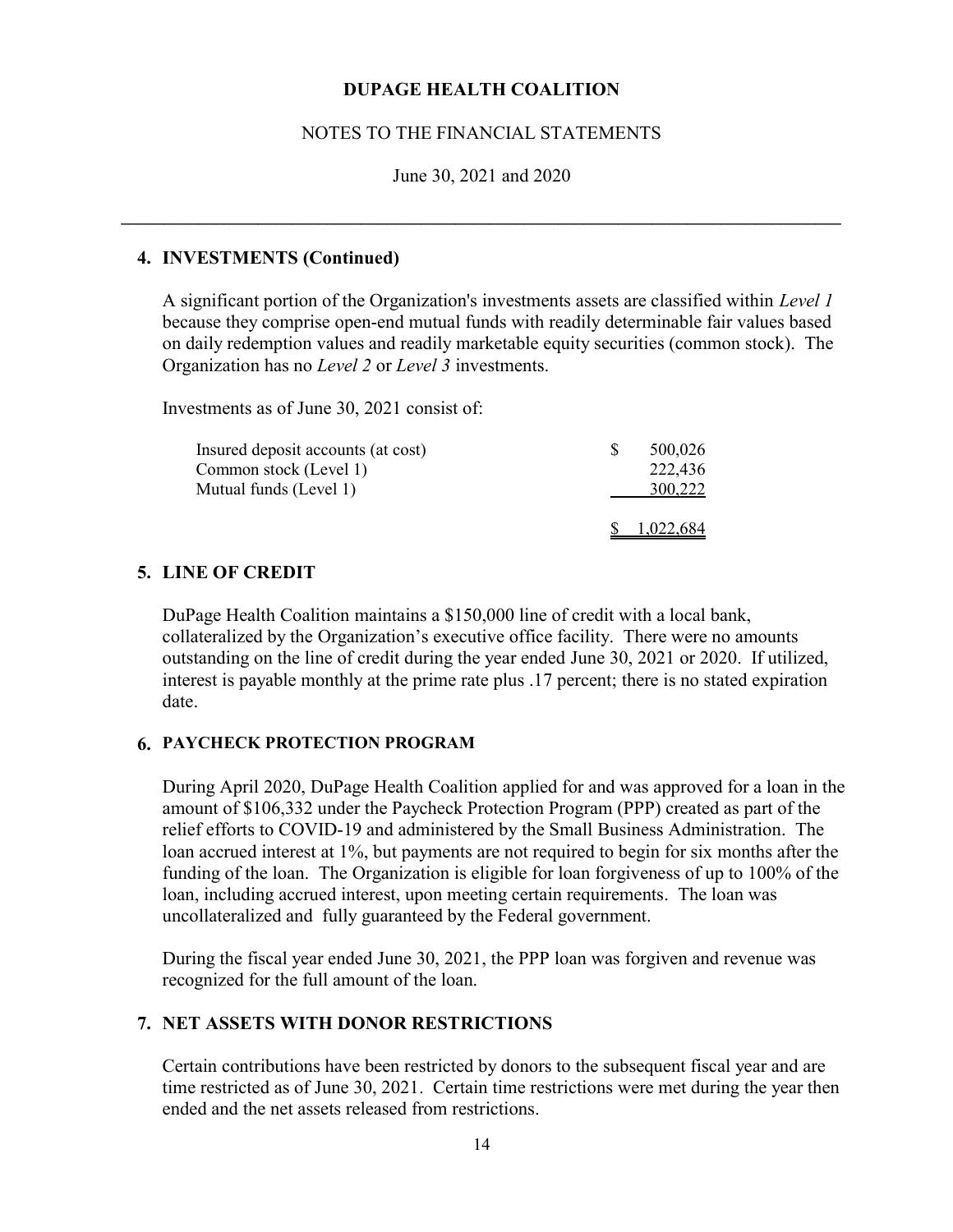# NOTES TO THE FINANCIAL STATEMENTS

June 30, 2021 and 2020

 $\_$  , and the set of the set of the set of the set of the set of the set of the set of the set of the set of the set of the set of the set of the set of the set of the set of the set of the set of the set of the set of th

# 8. RETIREMENT PLAN

The Organization maintains a 403(b) plan for eligible employees. The Organization matches dollar-for-dollar participant deferrals up to 3% of their compensation. Contributions to the plan by DuPage Health Coalition were \$11,418 and \$10,958 for the years ended June 30, 2021 and 2020.

## 9. COORDINATION OF MEDICAL SERVICES

DuPage Health Coalition coordinates health services provided to its' 6,286 enrollees by local health care entities and professionals who are key to the execution of the Organization's mission statement. Such services include hospital care, physicians, and drug assistance programs, and are provided to the enrollees at no cost or for a nominal fee. Annually, management estimates the value of these services based upon actual data provided by the respective providers, as well as historical data and projections which have ranged from \$34.8 to \$38.0 million at managed-care rates over the past three years.

## 10. LIQUIDITY

DuPage Health Coalition manages its cash available to meet general expenditures by operating within a prudent range of financial soundness and maintaining adequate liquid assets. Financial assets available within one year for general expenditures at June 30, 2021 and 2020 are as follows:

|                                                  | 2021      | 2020                   |
|--------------------------------------------------|-----------|------------------------|
| Cash                                             | 1,635,475 | $\frac{\$}{2,551,056}$ |
| Grants receivable                                | 232,462   | 317,112                |
| Investments                                      | 1,022,684 |                        |
| Total financial assets available within one year | 2,890,621 | 2,868,168              |

None of the financial assets above are subject to donor or other contractual restrictions that make them unavailable for general expenditure within one year of the balance sheet date. Receivables are expected to be collected within one year. Investments classified as longterm are not expected to be used within one year, however, these amounts could be made available if necessary.